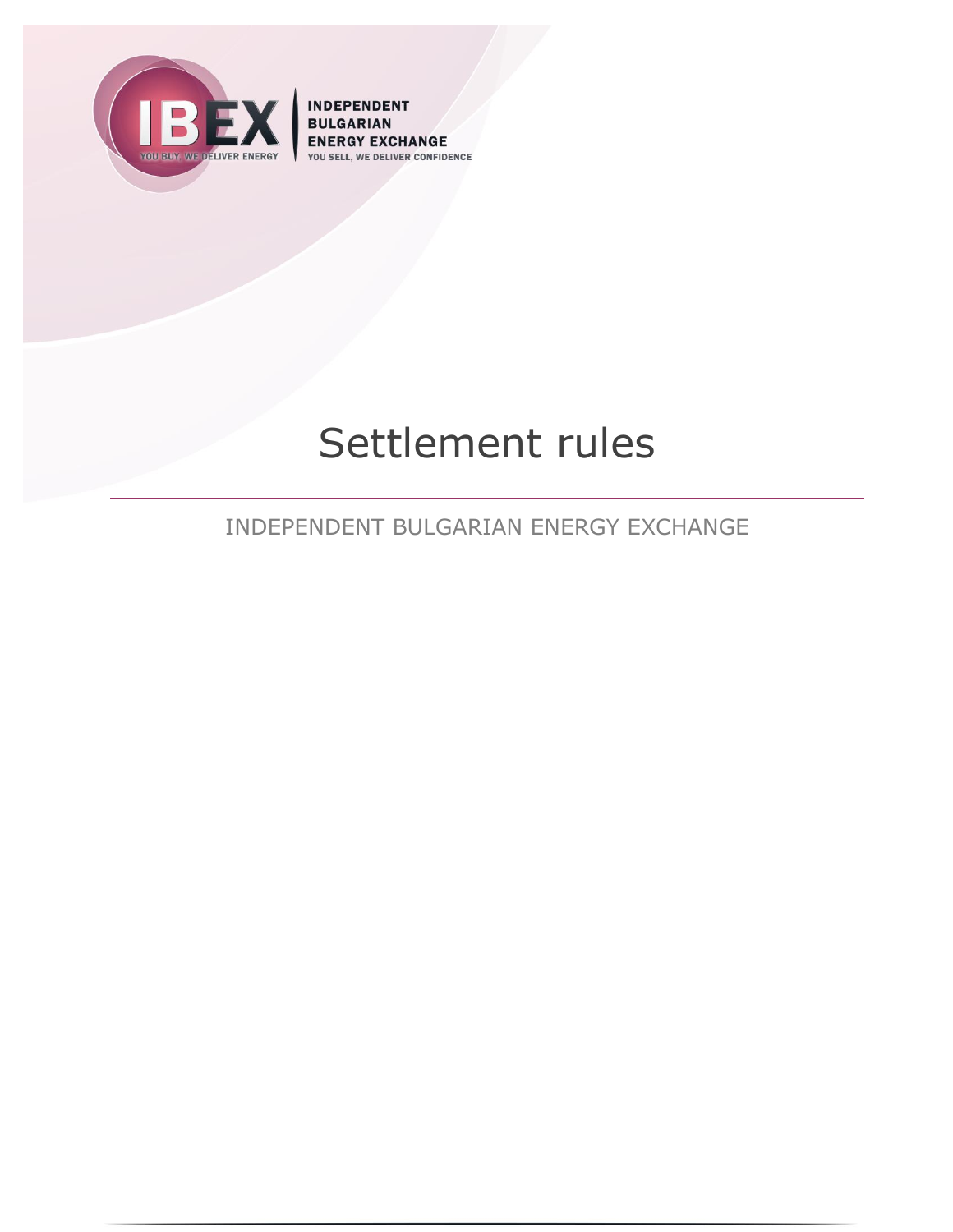# **Contents**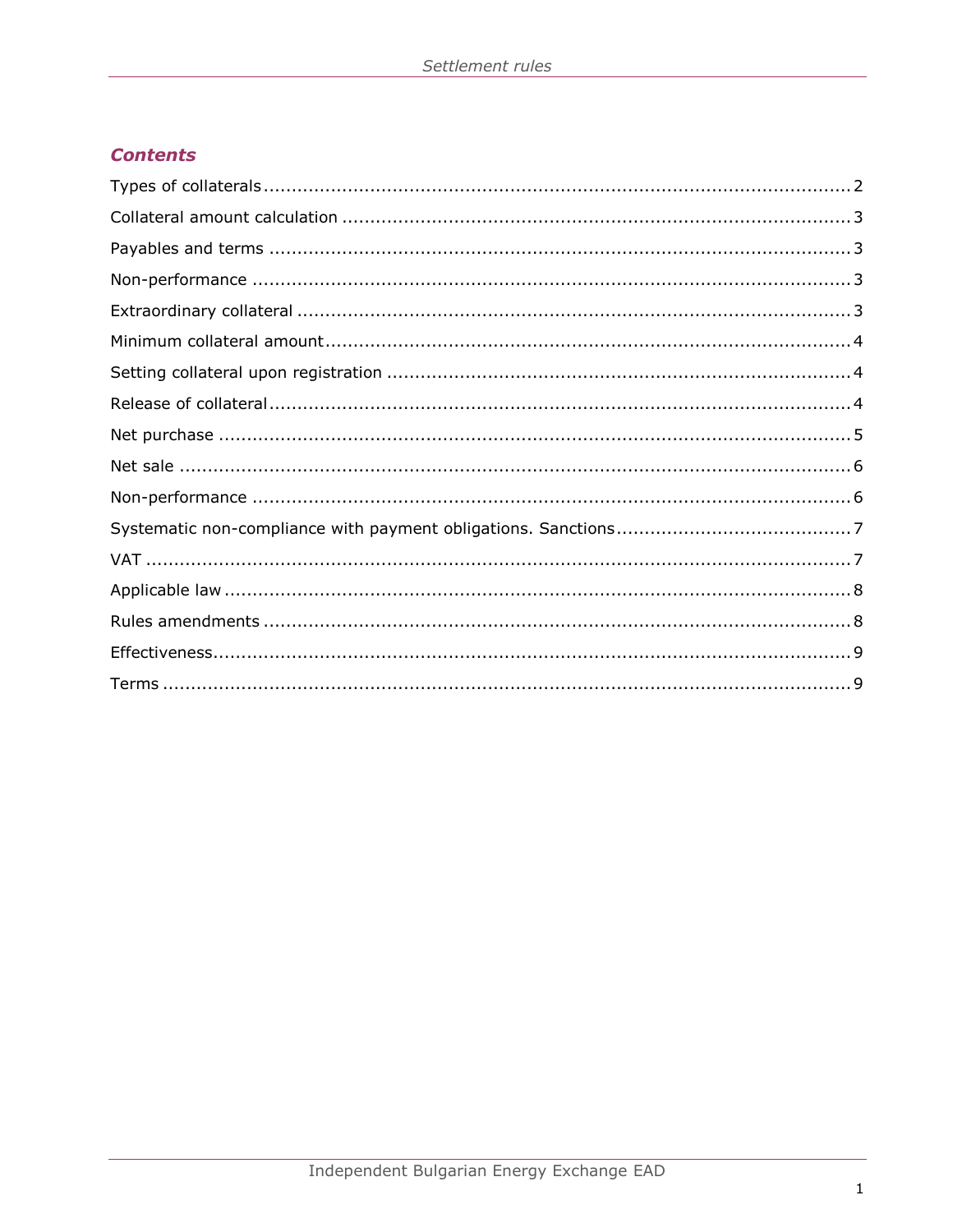## **Chapter I General provisions**

- 1. These rules cover financial relationships arising from transactions concluded on the power exchange for electricity.
- 2. The power exchange operator is a party to all transactions for purchase and sale concluded on the power exchange for electricity.
- 3. The power exchange operator shall perform the activities on settling mutual obligations arising as a result of transactions concluded on the power exchange for electricity.
- 4. Following publication of results in accordance with the Operational Rules for Organized Power Exchange (OROPX) each trading participant shall have access via the trading platform to detailed information on the transactions for purchase and sale concluded by the participant. Information provided includes: hourly data for the quantities for purchase and/ or sale traded by the participant, market clearing price for each hourly interval as well as a amount of each transactions for purchase and sale.
- 5. Trading participants shall be obliged to perform their financial obligations including fees arising from their participation on the power exchange for electricity.
- 6. In order to secure transactions concluded on the power exchange, trading participants shall be obliged to provide collateral in the form of a bank guarantee and /or a set amount to an account owned by the power exchange operator.
- 7. Settlement services provided by IBEX, regarding trading carried out on the power exchange shall be subject to charging in accordance with IBEX's Tariff.
- 8. For the purposes of settling financial relationships, each trading, participant upon registration with the power exchange, shall submit the following information:
	- *8.1. A person in charge of financial relationships of the respective trading participant (TP).*
	- *8.2. Full account details in BGN of the trading participant for the purposes of financial payments arising as a result of transactions concluded on the power exchange.*

## **Chapter II Securities**

## <span id="page-2-0"></span>*Types of collaterals*

- 9. For the purposes of securing its financial obligations arising as a result of transactions concluded on the power exchange each trading participant should maintain collateral, which at any time meets the requirements set for its amount.
- 10. For the purpose of trading on the power exchange, IBEX shall accept collateral of one or a combination of the following forms:
	- *10.1. A bank guarantee accepted by IBEX in BGN/EUR. IBEX publishes the text of a bank guarantee and the eligibility provisions on its website.*
	- *10.2. An amount paid to an account provided by IBEX in BGN. IBEX shall not be indebted any interest on sums paid by TP.*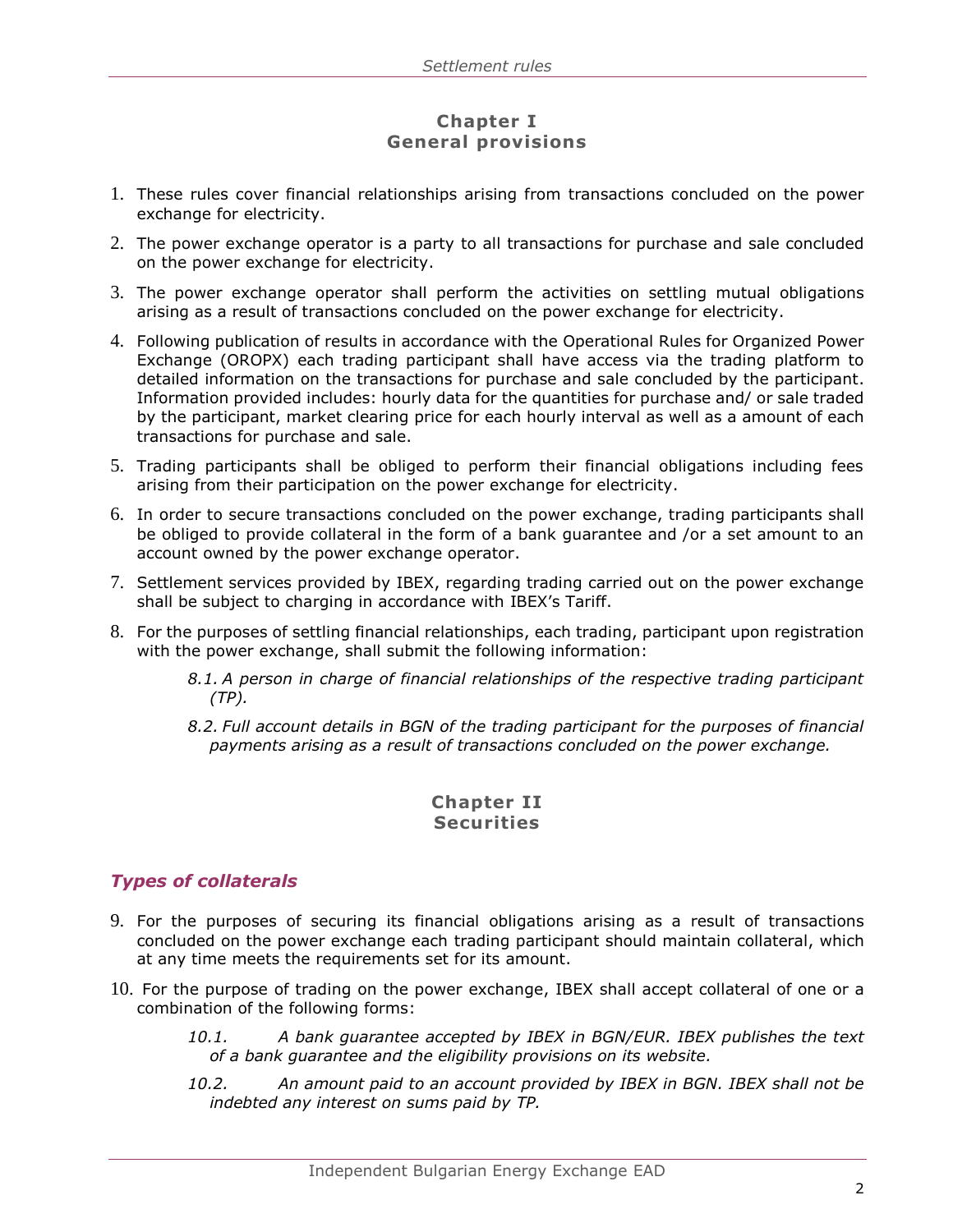## <span id="page-3-0"></span>*Collateral amount calculation*

- <span id="page-3-4"></span>11. The collateral amount required by IBEX shall be set in BGN for each Financial day and shall be equal to the net quantity value of electricity purchased on the power exchange, VAT included, by the respective trading participant over the previous six days. Net sellers of electricity are required to provide the minimum collateral amount in accordance with article [22.](#page-4-3)
- 12. The number of days determining the collateral may be changed at the sole discretion of the power exchange operator:
	- *12.1. In order to secure the operations of the power exchange operator;*
	- *12.2. In case of several consecutive non-working days;*
	- *12.3. For certain participants, in case of systematic breach of the power exchange rules pursuant to article [65.](#page-8-2)*
- 13. The required collateral period shall be changed following a minimum 2 days notice published on the website of the power exchange operator.
- 14. For new trading participants, IBEX shall set the collateral amount on the basis of estimated forecasted net purchase of electricity in accordance with article [24.](#page-4-4)
- 15. Upon a trading participant's transition from net sale to net purchase the collateral amount shall be set as the amount of the net electricity purchased for day one multiplied by the number of days in article [11.](#page-3-4) For each following day as a net purchaser, the collateral amount shall be adjusted daily for each consecutive day and then set according to the provisions in article [11.](#page-3-4)
- 16. Upon a trading participant's transition to a position of net sale the collateral amount required shall be daily reduced until it reaches the minimum collateral amount in accordance with article [22.](#page-4-3)

## <span id="page-3-1"></span>*Payables and terms*

- 17. Trading participants shall be daily notified by 16:00 CET (17 ЕЕТ) via the e-mail address submitted by them about the required collateral amount for the next financial day.
- 18. In case the collateral amount of a certain trading participant needs to be increased, the relevant trading participant must also increase the amount of the respective collateral by 10:30 CET (11:30 ЕЕТ) on the following financial day. In a sequence of non-working/ nonfinancial days, the increase is due by 10:30 CET (11:30 ЕЕТ) on the first financial day in accordance with the latest notification received.

#### <span id="page-3-2"></span>*Non-performance*

19. In case certain trading participant does not perform the obligations regarding the collateral amount under article 18 by the end of the respective financial day, the power exchange operator shall not permit the participant to participate in the next power exchange session.

## <span id="page-3-3"></span>*Extraordinary collateral*

20. The power exchange operator may require extraordinary cash collateral to be provided by a trading participant, if an increased risk level associated with the participant is perceived to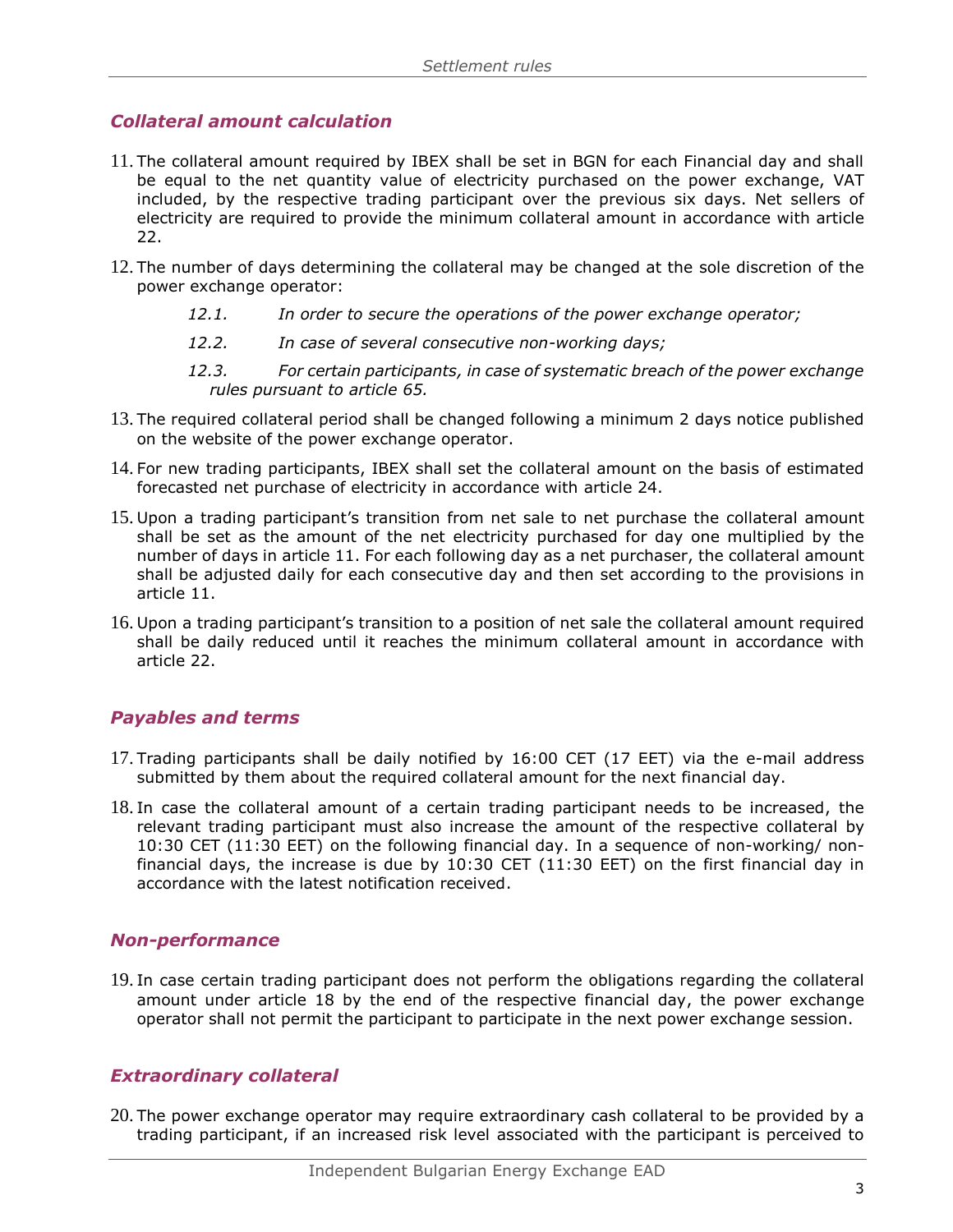exist and/or has been established as a result of a bid for purchase submitted or a transaction concluded on the power exchange.

21. The notification for extraordinary provision indicates the term it should be provided in and it may not be shorter than two (2) hours following notification reception. In case certain trading participant does not meet the obligations regarding the extraordinary collateral by the end of the specified period, IBEX may suspend the respective trading participant from participation in the next power exchange session.

### <span id="page-4-0"></span>*Minimum collateral amount*

- <span id="page-4-3"></span>22. IBEX shall require minimum collateral amount from all trading participants, members of the power exchange for electricity, the amount of which is indicated in IBEX's Tariff.
- 23. Trading participants, net sellers of electricity, shall provide the minimum collateral amount in accordance with article [22.](#page-4-3)

### <span id="page-4-1"></span> *Setting collateral upon registration*

- <span id="page-4-4"></span>24. The initial collateral amount of a trading participant shall be set on the basis of a declaration about the estimated power for purchase/ sale that the relevant participant intends to trade on the power exchange but not less than minimum collateral amount in accordance with article [22.](#page-4-3)
- 25. The amount of the initial collateral is an appendix to the participation agreement for the power exchange.

#### <span id="page-4-2"></span>*Release of collateral*

- 26. The collateral of a trading participant shall be released in the following cases:
	- *26.1. Upon membership termination of a trading participant in accordance with article 33.*
	- *26.2. Upon a trading participant withdrawing in accordance with article 44 of OROPX.*
- <span id="page-4-6"></span><span id="page-4-5"></span>27. A trading participant may request partial release of the collateral in the following cases:
	- *27.1. Within thirty (30) days before the date of the release request if the required collateral has been lower than actual.*
	- *27.2. For each day under article [27.1](#page-4-5) the available collateral has been at least 5 (five) % higher than the collateral requested in accordance with article [11.](#page-3-4)*
- 28. Upon partial release of collateral, the power exchange operator shall only agree the release of collateral to the extent that the minimum level is maintained in accordance with article [22.](#page-4-3)
- 29. Collateral release in accordance with article [27](#page-4-6) shall be done only upon a written request by the respective trading participant as per template published on the website of the power exchange operator.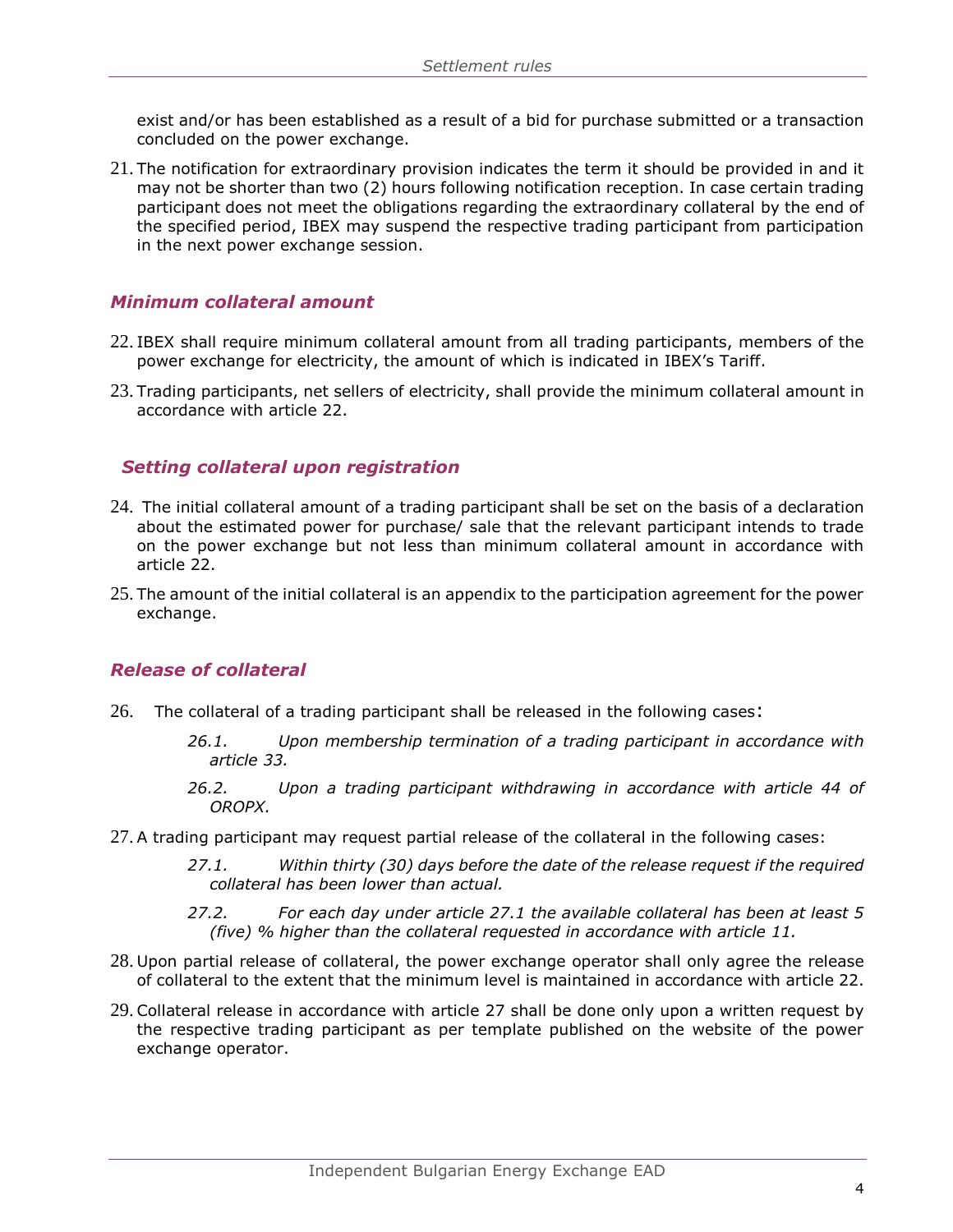## **Chapter III Payments**

## *Basic Rules*

- 30. Trading participants shall be responsible for timely settling of their obligations arising as a result of transactions concluded on the power exchange.
- 31. In the trading day (D-1), following publication of trading session results in accordance with article 107 of the OROPX, trading participants, which have concluded transactions, shall receive information about:
	- *31.1. Concluded transactions for purchase, amount due and the amount of fees due.*
	- *31.2. Concluded transactions for sale, receivable amounts and the amount of fees due.*
- 32. Payments on the power exchange for electricity shall be done on the basis of net purchase and net sale.

## <span id="page-5-0"></span>*Net purchase*

- 33. For fulfilling trading participants' obligations who have concluded a net purchase, IBEX admits two schemes for obligations fulfillment:
	- *33.1. On a daily basis.*
	- *33.2. On a weekly basis.*

#### *On a daily basis*

- <span id="page-5-2"></span>34. Trading participants having concluded net purchases shall be obliged to transfer the amount due, including fees, to IBEX's account set for this purpose by 10:30 CET (11:30 ЕЕТ) on the first financial day following the trading day (D-1).
- <span id="page-5-3"></span>35. In a sequence of non-working/non-financial days, amounts due arising for net purchasers for the last financial day before the sequence of non-working/non-financial days shall be payable by trading participants by 10:30 CET (11:30 ЕЕТ) on the first financial day following the nontrading days.
- <span id="page-5-4"></span>36. In a sequence of non-working/non-financial days, amounts due arising for the sequence of non-working/non-financial days and the first following financial day shall be payable by the respective participants by: 10:30 CET (11:30 EET) on the second financial day following the non-financial days.

#### *On a weekly basis*

- <span id="page-5-1"></span>37. In order to cover the net purchase, realized by a trading participant on a weekly basis the respective participant shall deposit an amount into IBEX's account which shall fulfill his net purchase for a seven-day period.
- 38. The amount in article [37](#page-5-1) shall not be less than collateral amount, set to the respective moment for the respective trading participant.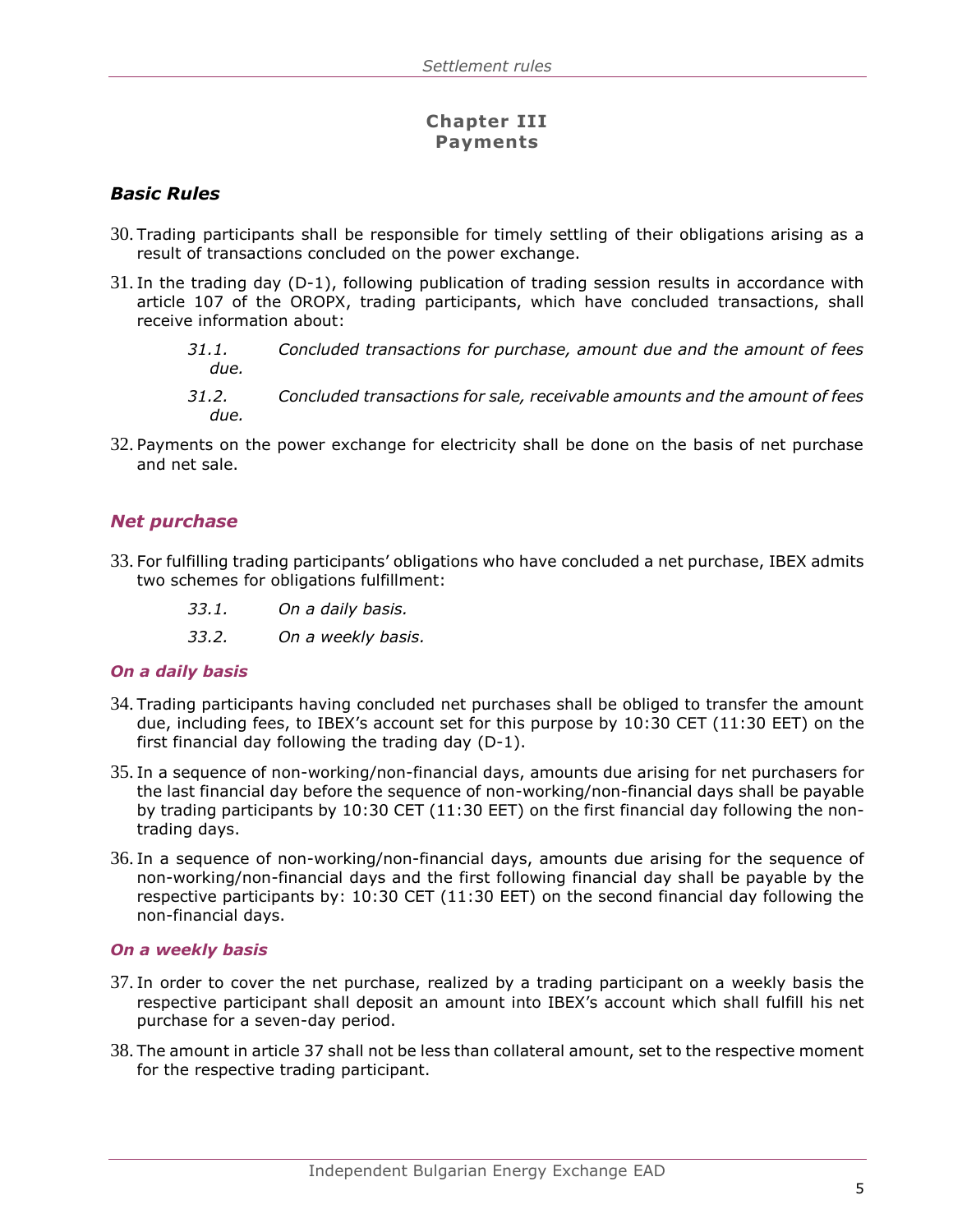- 39. IBEX approves only the amounts in article [37](#page-5-1) which are available into power exchange operator's account on Friday for a seven-day period from Monday, following the depositing of the respective amount.
- 40. In case of non-working Friday amounts in article [37](#page-5-1) shall be available into IBEX's account during the last financial day before Friday.
- 41. Every day after the trading session IBEX acquires the net purchase amount including fees due from the respective trading participant's amount.
- 42. Each trading participant is obliged to monitor the balance of the amount for fulfilling liabilities due arising for net purchase.
- <span id="page-6-2"></span>43. In case of laying out the available funds before the end of the seven-day period the respective trading participant shifts to a scheme for obligations fulfillment on a daily basis in compliance with article [34,](#page-5-2) article [35](#page-5-3) and article [36.](#page-5-4)
- 44. In a sequence of non-working/non-financial days, each trading participant who has chosen a payment scheme on a weekly basis shall provide for the respective amount in compliance with the greater number of days.

#### <span id="page-6-0"></span>*Net sale*

- 45. For the trading participants, net sellers who have chosen invoicing scheme in compliance with article [58.1,](#page-7-2) the power exchange operator shall pay the amounts due to net sellers on the second financial day following the trading day, with the amount of fees due being deducted from the amount due.
- 46. In a sequence of non-working/ non-financial days the power exchange operator shall pay the amounts due to net sellers for the last financial day and the sequence of non-working days on the third financial day following the last non-working day. Fees due shall be deducted from the amount due.
- 47. For the trading participants, net sellers who have chosen invoicing scheme in compliance with [58.2,](#page-7-3) the power exchange operator shall pay the amounts due to net sellers on the second financial day following the invoice provision day as the fees due are acquired from the amount due.

#### <span id="page-6-1"></span>*Non-performance*

- <span id="page-6-3"></span>48. In case of non-performance of financial obligations under article [34,](#page-5-2) article [35,](#page-5-3) article [36](#page-5-4) and article [43](#page-6-2) by a trading participant by the end of the respective financial day, the power exchange operator shall:
	- *48.1. Suspend the respective trading participant from participation in the next power exchange session.*
	- *48.2. Make an immediate claim on the respective trading participant's collateral, such claim to include all expenses arising in relation to the claim.*
- 49. The Power Exchange Operator may only permit a suspended participant to re-enter subsequent auctions following full settlement of a claim on collateral to the amount before claim.
- <span id="page-6-4"></span>50. Each trading participant shall be obliged to reimburse the collateral amount to its previous level within seven (7) days of an executed claim, and subject to article [48.](#page-6-3)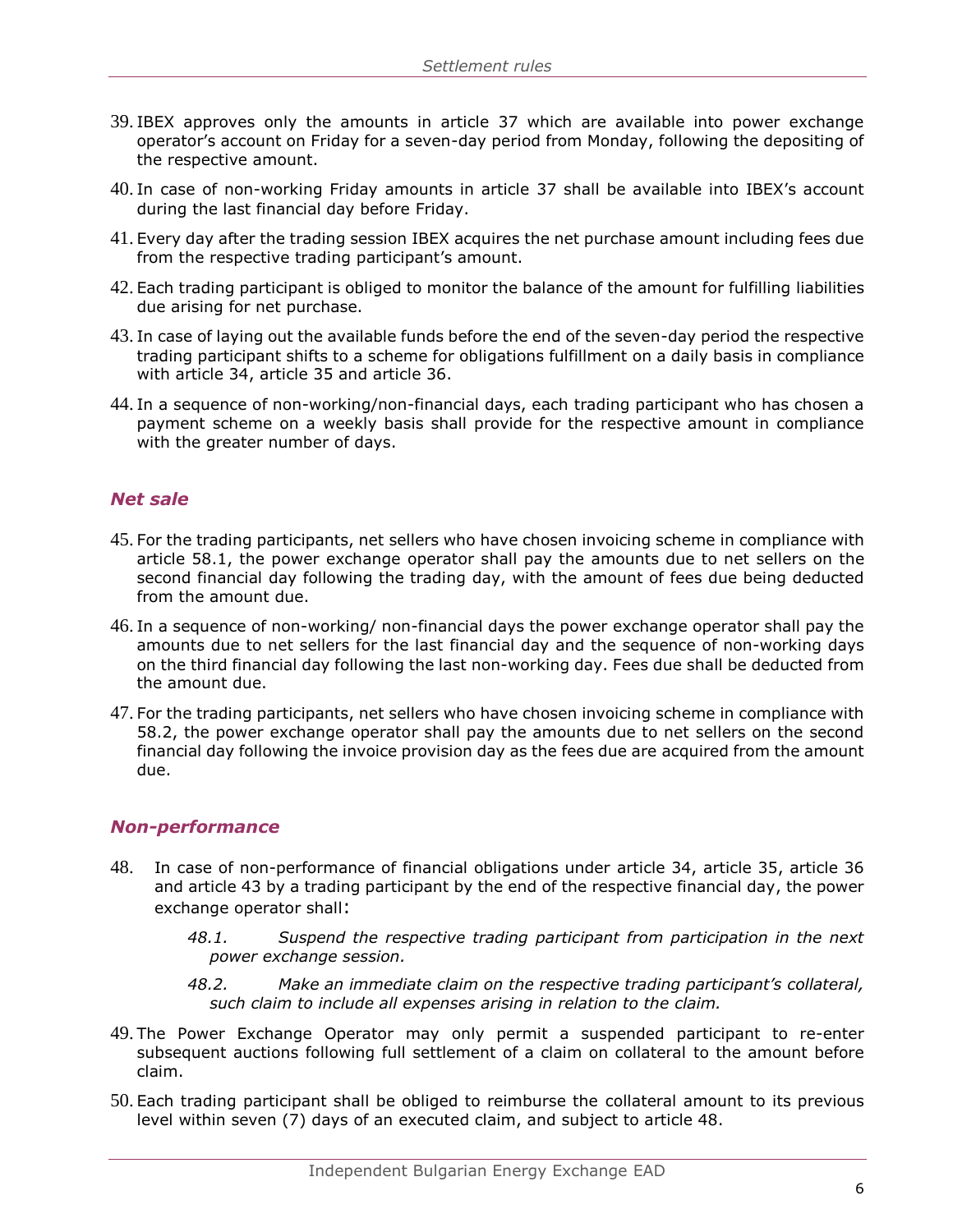51. In case of non-complying with the period provided in article [50,](#page-6-4) IBEX shall start a procedure for the removal of the trading participant from the power exchange in accordance with article 33 of OROPX.

#### <span id="page-7-0"></span>*Systematic non-compliance with payment obligations. Sanctions*

- 52. In case of systematic non-compliance by a trading participant with its obligations arising as a result of trading carried out, the power exchange operator shall impose the following sanctions:
	- *52.1. 0.02 BGN/MWh added to the transaction fee in accordance with IBEX's Tariff.*
	- *52.2. The collateral of the respective participant is increased by adding one additional day to what is indicated in article [11.](#page-3-4)*
- <span id="page-7-4"></span>53. The above-mentioned sanctions shall be imposed for a period of six (6) months.
- 54. In case the trading participant breaches its obligations in the period indicated in article [53,](#page-7-4) the duration of the sanction shall be extended by additional six (6) months.
- 55. For the purposes of these rules IBEX shall consider a participant to be in systematic breach when its trading conduct conflicts with these rules on more than three (3) occasions.

## **Chapter IV Invoicing**

- 56. In case of issuing invoices for transactions concluded on the power exchange market it is not permitted issuing a net invoice. The power exchange operator and trading participants issue two separate invoices for transactions concluded for purchase and sale.
- 57. IBEX shall issue electronic invoices, each financial day, to trading participants:
	- *57.1. Who have concluded transactions for purchase on the power exchange for electricity, on the trading day (D-1). The invoice contains all relevant turnover fees according to IBEX's Fees tariff.*
	- *57.2. Who have concluded transactions for sale on the power exchange for electricity for all relevant turnover fees according to IBEX's Fees tariff.*
- <span id="page-7-2"></span>58. Trading participants, which have concluded transactions for sale on the power exchange for electricity shall issue an invoice and send it to IBEX:
	- *58.1. By the end of the first financial day following the trading day (D-1).*
	- *58.2. By the 5-th day of the month for the month before.*

#### <span id="page-7-3"></span><span id="page-7-1"></span>*VAT*

- 59. All amounts indicated in these rules are without VAT.
- 60. VAT shall be applied to all trading participants registered in Bulgaria, and namely:
	- *60.1. To all amounts due as a result of concluded transactions.*
	- *60.2. In calculating required collaterals.*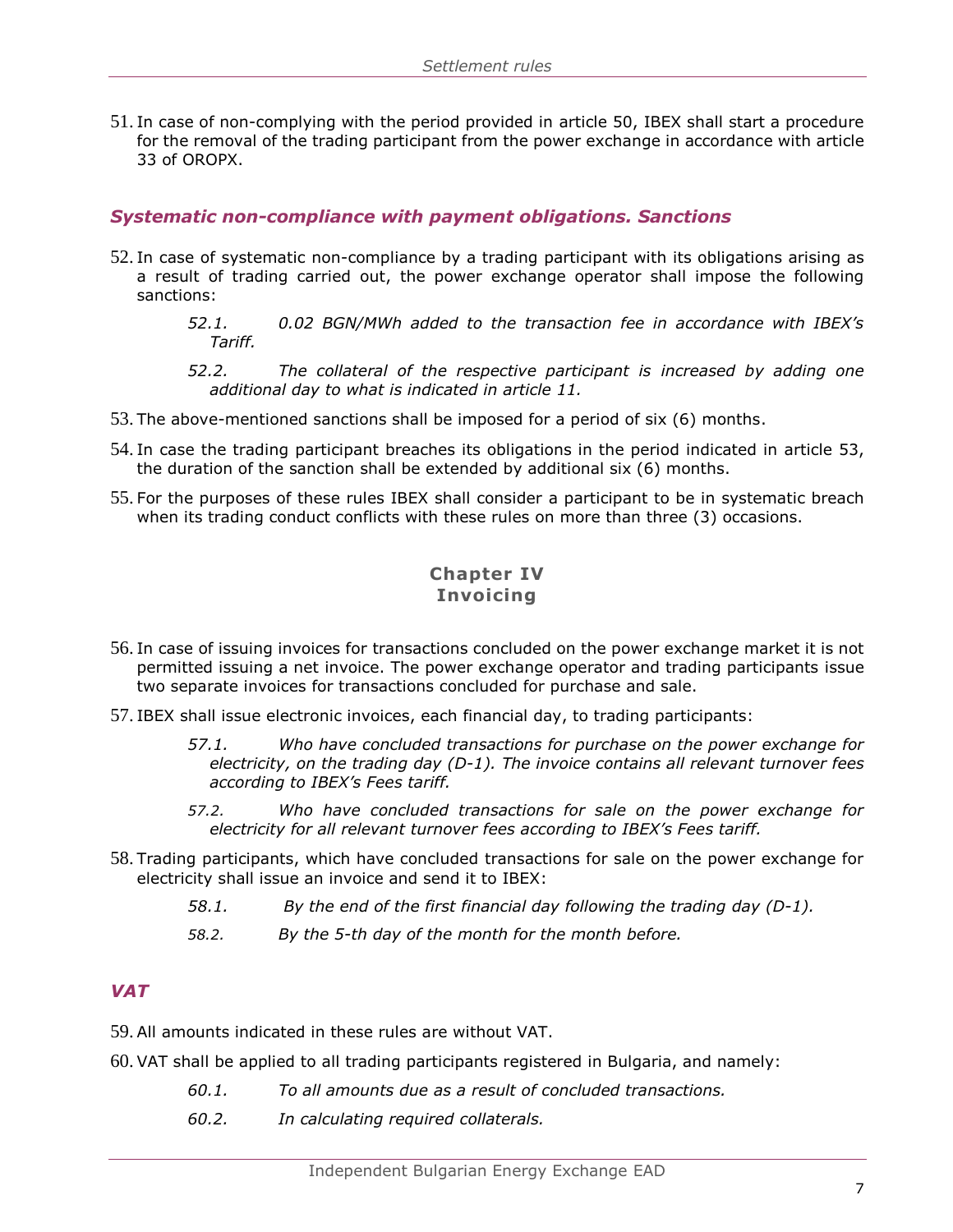61. For trading participants registered out of the territory of the country, payment of all taxes, VAT included, shall be an obligation of the respective trading participant in accordance with applicable law in the country of registration.

## **Chapter V Provision of information**

- 62. IBEX may at any time require financial information from and monitor the financial status of a trading participant, its level of competence and other respective issues regarding the financial and legal status of the trading participant.
- 63. Each trading participant must promptly, upon request by IBEX, provide information and documents regarding its participation on the power exchange for electricity.
- 64. Each trading participant shall promptly notify IBEX in writing in the event of any of the following:
	- *64.1. Non-performance in accordance with EMR, these rules, PRORE, Market Conduct Rules, the participation agreement and other documents applicable to the power exchange operation,*
	- *64.2. Initiation or doubt about initiating criminal or regulatory proceedings related to the participation of the respective trading participant on the power exchange;*
	- *64.3. Other issues, related to the certain trading participant, who, acting in good faith, would expect to be of interest to IBEX, regarding its participation in the power exchange for electricity.*

#### **Chapter VI Ancillary provisions**

<span id="page-8-2"></span>65. The Power Exchange Operator shall conduct its activities in accordance with EMR, these rules, OROPX, Market Conduct Rules and other applicable law.

## <span id="page-8-0"></span>*Applicable law*

66. Any claims, disputes or differences, which may arise out of or in connection with these rules shall be settled in accordance with current Bulgarian law.

#### <span id="page-8-1"></span>*Rules amendments*

- 67. Any amendments in this document shall take effect upon a 7 (seven)-day notice on the website of the operator.
- 68. Irrespectively of the provisions of article 67, amendment of these rules may be done with immediate effect, following notification to trading participants:
	- *68.1. Where required by applicable law;*
	- *68.2. Where amendments are required to ensure correct and effective operation of the power exchange;*